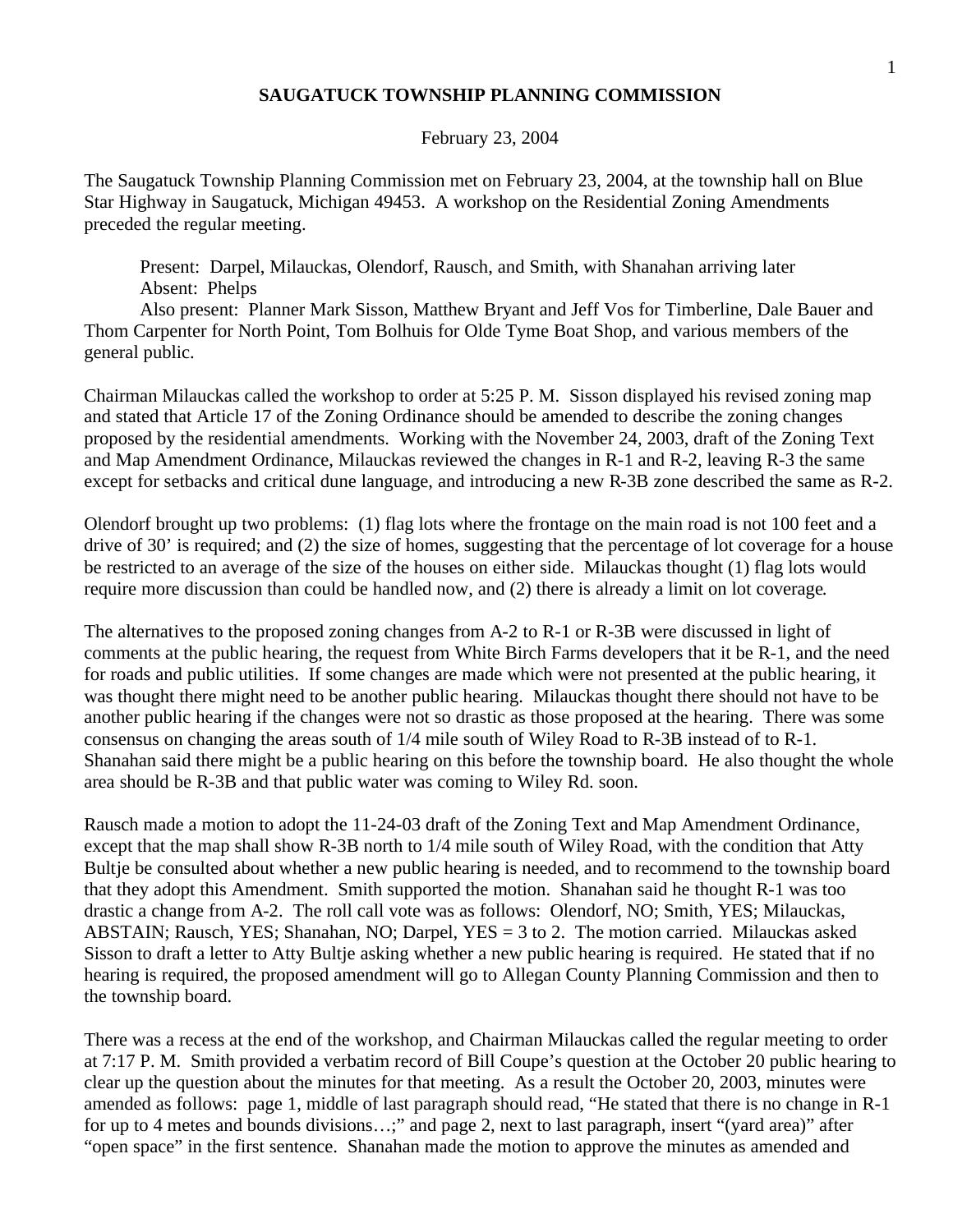Olendorf supported. The motion carried. Rausch made a motion, supported by Smith, to approve the January 26, 2004, minutes. The motion carried.

There being no general public comment, Milauckas opened the public hearing on the preliminary plan of the proposed Timberline mixed residential/commercial PUD on Blue Star. Secretary Smith read the notice published in the newspaper, and Milauckas verified that proper notice had been sent to the neighboring property owners. Matthew Bryant, 3353 Blue Star Highway, proposed 13 duplexes, 26 single-family condos, on 7.7 acres next to Timberline Motel. Jeff Vos, the engineer, explained that there are 12 acres, of which 4.3 is motel, 2.3 is nature preserve, leaving 5.4 acres for 26 units. The common area includes the nature preserve and the recreation areas of the motel, making 3.8 acres. The project will be served by public water, but the sewer is not available now, although it is only 3/4 mile from the present sewer. Trails form a circuit of the property. For storm water, shallow retention basins are proposed because the soil percs well.

Upon questioning by Shanahan, Vos said they had preliminarily explored the community drain field issue with the DEQ and Health Department but had not as yet filed an application. Sisson added a note on court action on the practice of providing letters of credit and performance guarantees in case of failure of community drain fields: ruled inappropriate. Olendorf asked if provisions would be made in the Master Deed to "fix" it if it failed. Vos replied that a maintenance agreement would be outlined in the Master Deed.

Rausch asked about the bike path and was told it would be on the other side of Blue Star, beginning at Burger King. Smith asked if the buildings would be one or two-story and was told there are some of each.

Milauckas read two letters: (1) Martha Myers, 6542 134<sup>th</sup> Ave., stated she thought this project did not fit with the individual homes going up nearby and wondered how her property would be protected from trespass by those walking on the "trails," and (2) the Fire Department representative stated there should be an additional fire hydrant marked by a sign. Bryant stated that a fence could be erected as a buffer for Myers' property. It was suggested that Bryant confer with the Fire Department to resolve a seeming discrepancy and ask the Fire Department to send an amended letter.

Milauckas opened the hearing to public comment, and Craig DeMond, 3325 Blue Star, wondered about possible contamination from the proposed septic system because he has a shallow well and the ground water is very high, coming into his basement at times. One house stands between his and the project. He also wondered about residential uses being a deterrent to the sale of neighboring property for commercial uses.

Deb Smith, 3333 Blue Star, also was concerned about her well, since she is right next door to this project. It was determined that the proposed drain field is 30 feet from Smith's well. Vos stated that when they perked the soil it was sand 6 feet down.

DeMond also asked what happens to the septic system when sewer is connected, and Vos said the drain field would remain, one of the septic tanks would act as a lift station for the sewer, if needed, and the rest would be broken up and removed.

There being no further public comments, Olendorf made a motion to close the public portion of the hearing, and Rausch seconded. The motion carried.

It was clarified that the preliminary site plan being considered is dated January 29, 2004. Sisson reviewed his memo dated February 23, and Vos indicated that the size of collection line for future sewer should read 8-inch instead of 6-inch. It was suggested that the primary drain field and reserve drain field be reversed in position to relieve concern for neighboring wells. The final decision lies with DEQ, however. Master Deed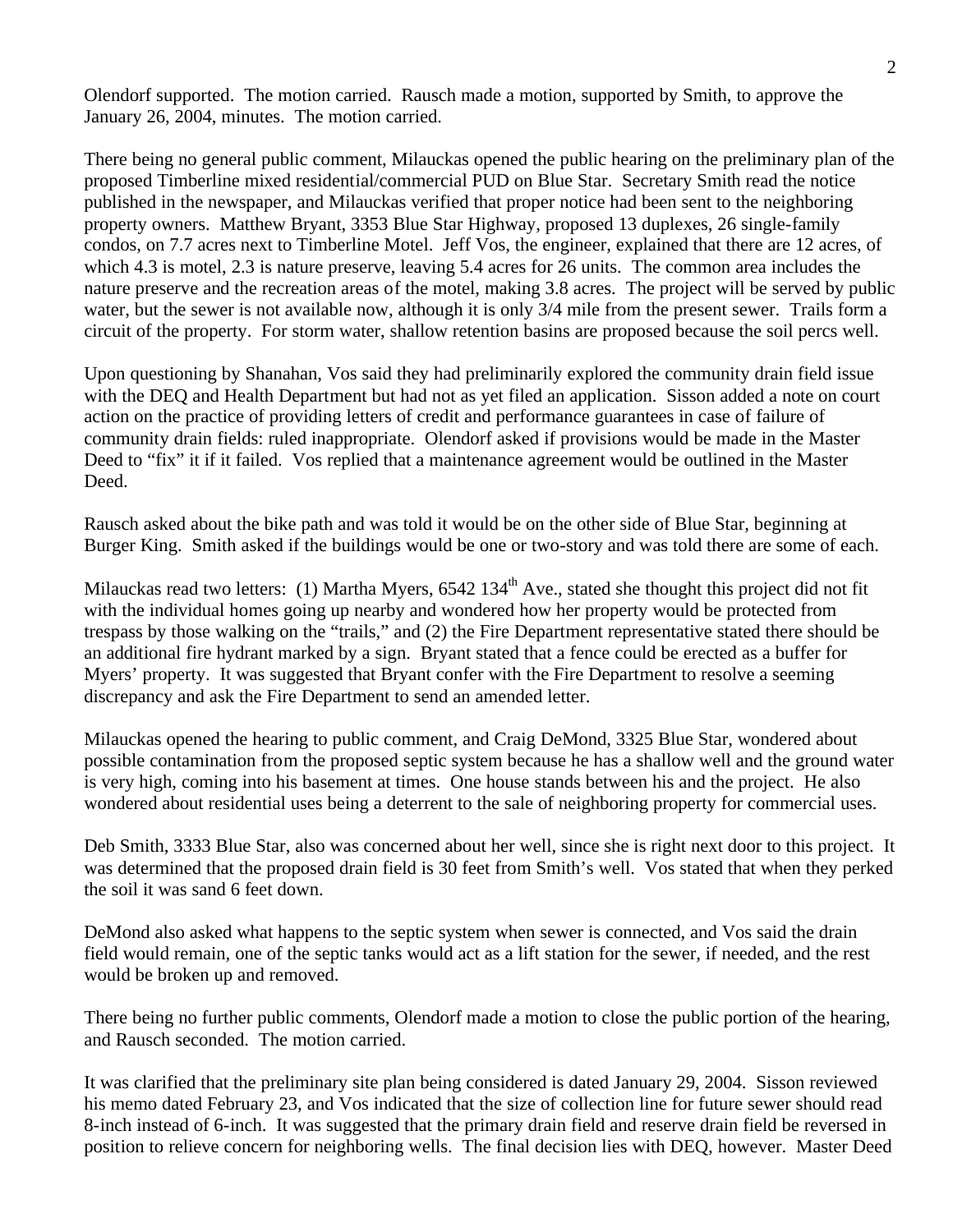restrictions on outbuildings was verified. Bryant stated that the trees would be preserved, if possible, in the formation of retention ponds, and existing trees must still be located. Milauckas stated that an inventory of existing vegetation must be supplied for the preliminary review, and Sisson suggested aerial photography as a means of making that inventory. Density was satisfied with a calculation by Sisson: 26.8 units allowed in R-1 on the 7.7 acres, minus roads, etc. Olendorf asked if the motel were sold off in the future and the new owner did not want the duplex owners using its facilities, what would happen, and Sisson said the Master Deed would control the relationships one to the other. Vos said the properties have been split but are intended to be "wedded."

Milauckas led the Commissioners through the standards of Sec. 40-779, and there were no objections, but Sisson recommended including information in the Master Deed for duplex buyers that neighboring property could be sold for commercial use. Rausch asked about lighting and was told that three are proposed but they are not on this plan.

Olendorf made a motion to table the preliminary plan for Timberline to the next meeting so the following can be submitted: an inventory of trees, appropriate lighting, placement of drain fields to accommodate the concerns of neighbors, building elevations, proper footprints for buildings, amended letter from Fire Department concerning hydrants, indications of what will be included in the Master Deed, and a calculation of green space. Smith seconded. The motion carried. Milauckas asked the developer not to disturb trees on the proposed reserve drain field until the field is needed.

Milauckas then introduced the SAU hearing for North Point Commercial Plaza just north of the township hall, a multi-tenant use of less than 30,000 s.f. in C-2, and a site plan review thereof. Secretary Smith read the notice published in the newspaper, and Milauckas stated that proper notices have been sent to neighboring property owners.

Thom Carpenter explained that there are 2.37 acres of property owned by Economides on which a SAU had been approved for a similar plan a few years ago. He said the size of the buildings has been reduced somewhat, parking spaces have been added, the loading zone has been placed to the rear of the buildings, and landscaping has been added. Mentioning some of the prospective tenants, he affirmed that there would be no drive-ups. Milauckas reminded the P. C. that the former approval was under the prior Ordinance. He stated that the ZBA has given a variance to the requirement that 20% of parking be in front on the site, but the P. C. is not bound by the ZBA's decision (refer to Sisson's memo, dated Feb. 21, 2004). Carpenter explained that consistency with adjoining properties and the configuration of the site dictated that parking be in front and loading behind the buildings. He said they were advised by the Z. A. to appear before the ZBA before coming to the P. C.

Milauckas opened the hearing to public comment, and there was none, and there also were no written comments from the public. Therefore, Olendorf made a motion to close the public portion of the hearing, Rausch seconded, and the motion carried.

A letter from the Fire Department stated that sprinklers would be required in both buildings and a sign needed to mark the fire lane near the hydrants. Sisson's memo was discussed. He first explained that the property to the east is being used as residential, but it is actually C-2, and the setback does not have to be 50'; however, it should be screened. He wondered if 1/200 parking ratio to s.f. would be enough if restaurants and video stores were included. A 40' green strip is required on the front of the site; therefore, 14 parking spaces would have to eliminated which encroach on that setback. Side yard setbacks are not adequate. No variances have been given for these requirements. It was suggested that the plan needed to be reduced, because this parcel is only 300' deep, whereas most commercial parcels are 500.' The developers maintained that having storefronts on both the front and the rear of the building was too expensive for most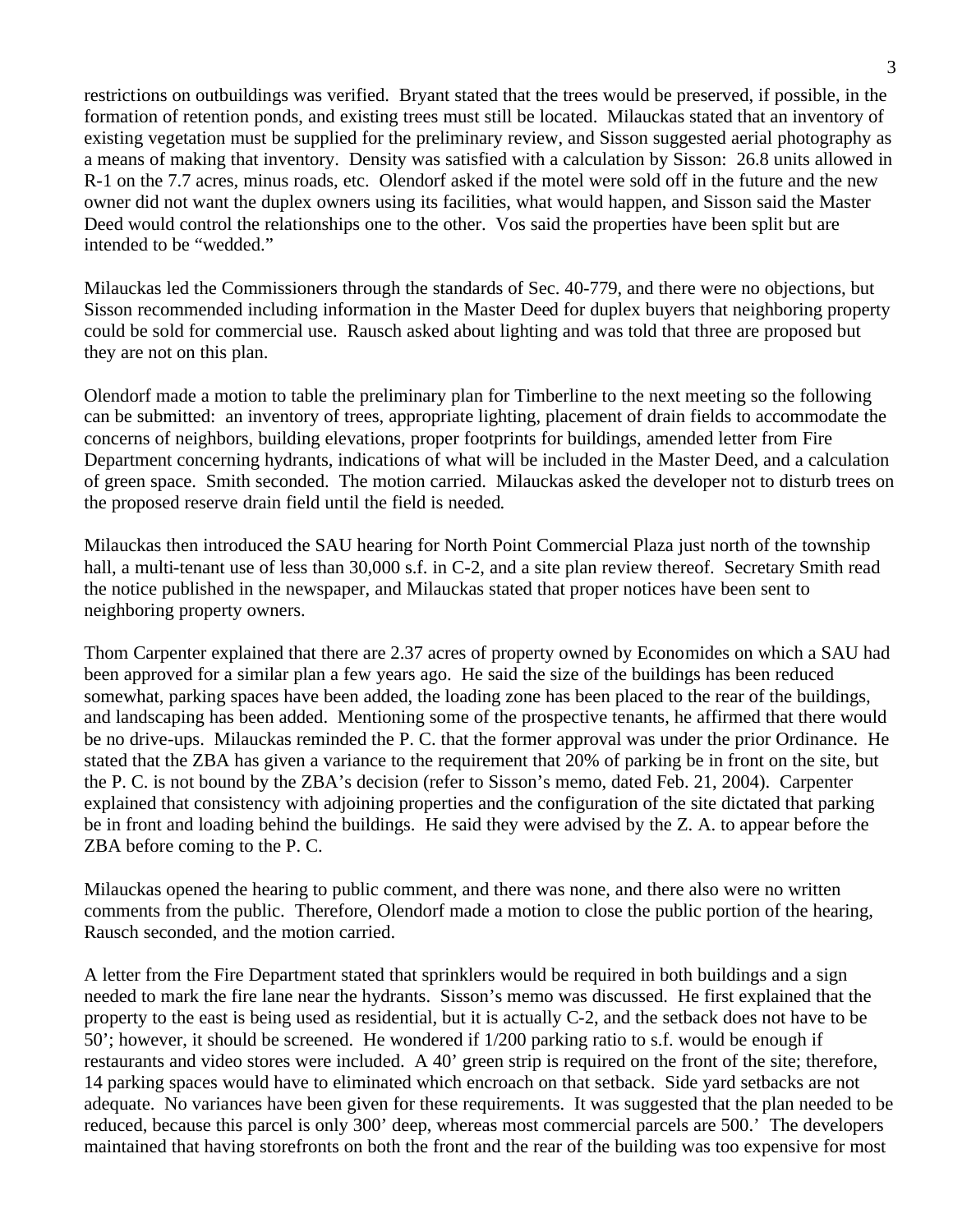retailers, and that is what would be needed if 20% of parking were in front and the rest in the rear of building. The trees required by the Ordinance would be of such size as to hide the retail ventures, according to the applicant. Sisson made it clear that the SAU could not be awarded without a site plan. However, Milauckas said the P. C. could agree to waive the 20% parking in front rule.

After many suggestions of ways to revise the plan, Olendorf made a motion to table the SAU and site plan review with the understanding that we would come back to consider a plan to waive the 20% parking requirement and with the structures reflecting a more minimal approach. There was no support.

Shanahan made a motion to waive the 20% parking in front requirement. Smith seconded. Milauckas said he could not vote to allow all the parking in front, he was not convinced the parcel was big enough for this plan, and he was not convinced the buildings could not be moved up and the Ordinance met. Shanahan said he was thinking of a scaled back version. Olendorf liked the berms and could agree with a smaller plan. Darpel agreed there was too much on that parcel. Shanahan withdrew his motion.

Olendorf made a motion to consider a diminished project with all the parking in front, but meeting other standards. Shanahan seconded, and a roll call vote failed with Olendorf, Smith and Shanahan voting YES and Milauckas, Rausch and Darpel voting NO.

Milauckas made a motion to table further review of this application to the next meeting. Olendorf seconded, and the motion carried. The applicants were instructed to let the Z.A. know well in advance of the next meeting what they intended to do.

Tom Bolhuis presented his site plan to build a new Olde Tyme Boat Shop with office space and storage in the I-1 district on Jack Wilson Drive. He has already sold the original building where he has been since 1986 and is paying rent on it currently. Milauckas asked about an excavated spot on the site and was told that is where the new building will go. He proposes a pump and haul septic system because there is no soil to perc, and the Health Department has been consulted. Bolhuis said the Z.A. gave him a list of content requirements and checked the ones that apply. There is an asphalt and gravel drive. Ditches will channel storm water to the ditch along Jack Wilson Drive. There will be no landscape plan. Exterior lighting will be high-pressure sodium lamps on the side of the building. There is no trash receptacle because he does not need one. The existing sign will be removed because none is needed.

Olendorf made a motion to approve the site plan for the Olde Tyme Boat Shop with the contingency that the applicant provide for either an on-site storm water retention plan or an engineered plan for water removal subject to Allegan County Drain Commission approval. Darpel seconded, and the motion carried.

Milauckas gave an up-date on the Tri-Community survey. He announced a local meeting on greenspace March 15 and a workshop by the Michigan Planning Society April 6 in Grand Rapids at the Eberhard Center.

Shanahan explained that in his motion to approve the Legacy Property's project January 26, he included the requirement that they provide a letter of credit. He said he has discovered since then that there is no reason to require that of them and it would cost them \$2000. He made a motion to eliminate the requirement of "an irrevocable letter of credit" from the motion to approve the final plan for Legacy Property Development's site condo (page 3). Olendorf seconded and the motion carried, with Rausch abstaining as she had throughout the discussion of this project.